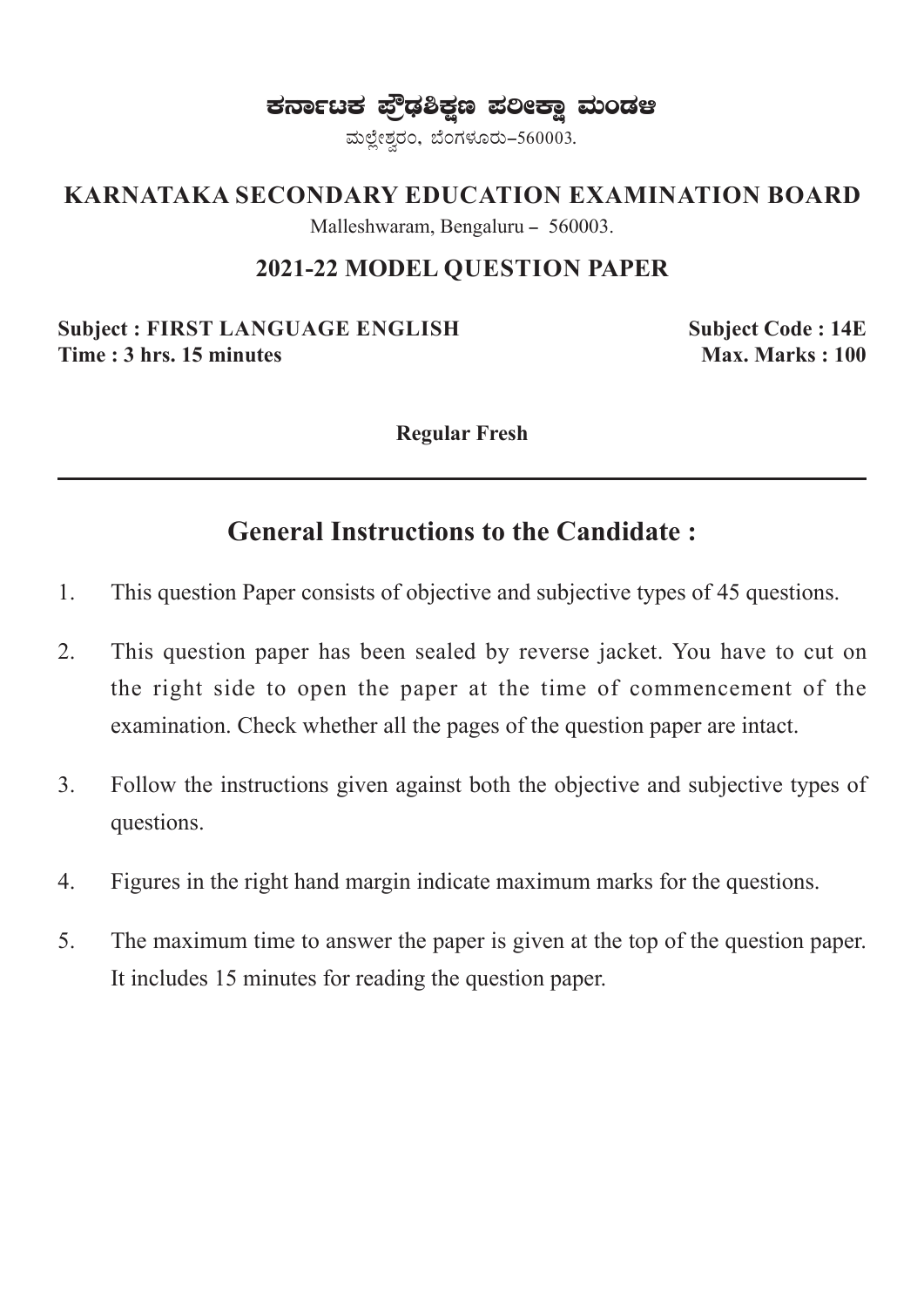**I. Four alternatives are given for each of the following question/incomplete statements. Only one of them is correct or most appropriate. Choose the correct alternative and write the complete answer along with its letter of alphabet. 6x1=6**

| The appropriate articles to be filled in the blanks are          |  |                                                                                                                                         |                                                                                                                                                    |  |  |  |
|------------------------------------------------------------------|--|-----------------------------------------------------------------------------------------------------------------------------------------|----------------------------------------------------------------------------------------------------------------------------------------------------|--|--|--|
|                                                                  |  |                                                                                                                                         | $B)$ an, A                                                                                                                                         |  |  |  |
| $C)$ an The                                                      |  |                                                                                                                                         | D) $a, A$                                                                                                                                          |  |  |  |
|                                                                  |  |                                                                                                                                         |                                                                                                                                                    |  |  |  |
| The appropriate question tag to be used here is                  |  |                                                                                                                                         |                                                                                                                                                    |  |  |  |
|                                                                  |  |                                                                                                                                         | B) didn't she?                                                                                                                                     |  |  |  |
|                                                                  |  |                                                                                                                                         | D) does she?                                                                                                                                       |  |  |  |
|                                                                  |  |                                                                                                                                         |                                                                                                                                                    |  |  |  |
| answered them.                                                   |  |                                                                                                                                         |                                                                                                                                                    |  |  |  |
| The correct Phrasal verb to be filled in the blank is            |  |                                                                                                                                         |                                                                                                                                                    |  |  |  |
|                                                                  |  |                                                                                                                                         | B) go through                                                                                                                                      |  |  |  |
| $\mathbf{C}$ ) go into                                           |  |                                                                                                                                         | $D)$ go away                                                                                                                                       |  |  |  |
| I have been trying to learn to play the guitar for so many years |  |                                                                                                                                         |                                                                                                                                                    |  |  |  |
| but I yet.                                                       |  |                                                                                                                                         |                                                                                                                                                    |  |  |  |
| The blank to be filled with the correct verb form is             |  |                                                                                                                                         |                                                                                                                                                    |  |  |  |
| A)                                                               |  |                                                                                                                                         | B) will not succeed                                                                                                                                |  |  |  |
| $\mathcal{C}$                                                    |  |                                                                                                                                         | D) had not succeeded                                                                                                                               |  |  |  |
|                                                                  |  | A) the, The<br>She sang melodiously, ______<br>A) doesn't she?<br>$C)$ did she?<br>A) go along<br>did not succeed<br>have not succeeded | I ate ________ apple yesterday. _________ apple was juicy and delicious.<br>The students were instructed to _____________the questions before they |  |  |  |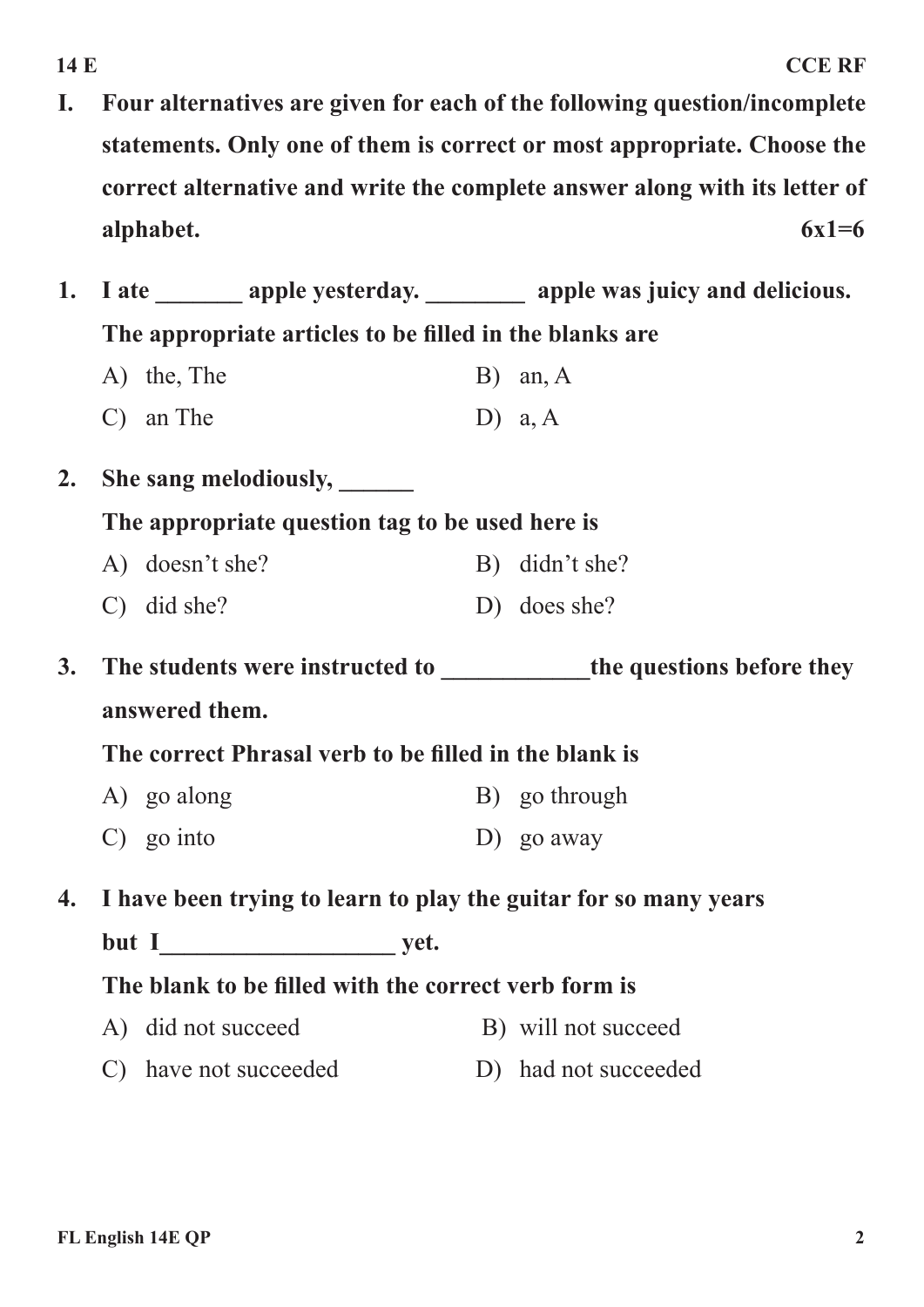| 14 E |                                                                             |                                                                         |                    | <b>CCE RF</b> |  |  |  |
|------|-----------------------------------------------------------------------------|-------------------------------------------------------------------------|--------------------|---------------|--|--|--|
| 5.   |                                                                             | Growing up means___________ getting larger _________using our senses    |                    |               |  |  |  |
|      | and brains to become more aware of the things around us.                    |                                                                         |                    |               |  |  |  |
|      | The appropriate words to be filled in the blanks are                        |                                                                         |                    |               |  |  |  |
|      |                                                                             | A) neither  nor                                                         | B) either  or      |               |  |  |  |
|      |                                                                             | $\mathcal{C}$ not only  but also                                        | D) no sooner  than |               |  |  |  |
| 6.   |                                                                             | Gandhiji, more than any other leader, ____________ India's struggle for |                    |               |  |  |  |
|      | freedom.                                                                    |                                                                         |                    |               |  |  |  |
|      | The appropriate form of word to be filled in the blank is                   |                                                                         |                    |               |  |  |  |
|      |                                                                             | A) symbol                                                               | B) symbolizes      |               |  |  |  |
|      |                                                                             | C) symbolising                                                          | D) symbolical      |               |  |  |  |
| П.   | Observe the relationship in the first pair of words and complete the second |                                                                         |                    |               |  |  |  |
|      | pair accordingly in the following<br>$4 X1 = 4$                             |                                                                         |                    |               |  |  |  |
|      | 7.                                                                          | Slowly: Adverb :: Intelligent :                                         |                    |               |  |  |  |
|      | 8.                                                                          | Herd : Cattle :: Hive :                                                 |                    |               |  |  |  |
|      | 9.                                                                          | Complete : Incomplete :: Nutrition :                                    |                    |               |  |  |  |
|      | 10. Meet : Meat :: Blue :                                                   |                                                                         |                    |               |  |  |  |
|      | <b>III.</b> Rewrite as directed<br>$3 X1 = 3$                               |                                                                         |                    |               |  |  |  |
|      |                                                                             | 11. Change the voice of the sentence:                                   |                    |               |  |  |  |
|      |                                                                             | The crowd expected him to arrive at ten o'clock.                        |                    |               |  |  |  |
|      |                                                                             | 12. Frame a question to get the underlined words as answer:             |                    |               |  |  |  |
|      | He searched for the lost mobile phone everywhere.                           |                                                                         |                    |               |  |  |  |
|      |                                                                             | 13. Rewrite the sentence as Exclamatory:                                |                    |               |  |  |  |

Anne's hand writing is very beautiful.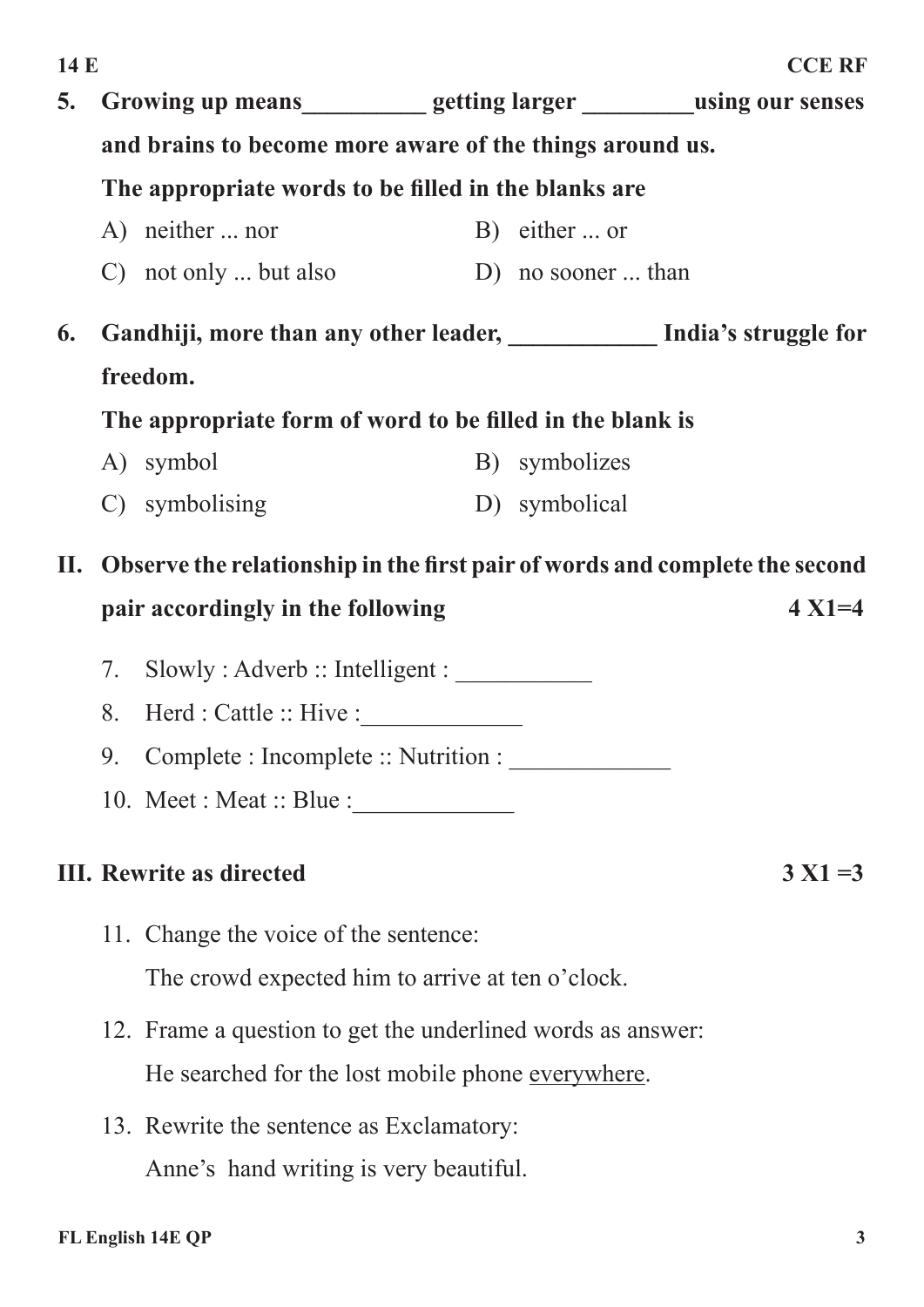#### **IV.** Answer the following questions in a sentence each:  $4X1=4$

- 14. Who were the Magi?
- 15. What is non-moral action according to Gandhiji?
- 16. According to Gandhiji when does simple living become moral?
- 17. 'I told it not, my wrath did grow'. Explain the line

#### **V. Answer the following questions in two to three sentences each: 7X2=14**

- 18. Why did the elders of the Workers' Paradise become anxious?
- 19. What discoveries did Pasteur make about yeast?
- 20. What did the hunters do with the male Sarus Crane?
- 21. Write the details of the peak that appeared fearful to the boy.
- 22. Why had Buttoo gone to Dronacharya? What response did he get from him?
- 23. Why was Arjuna's mind wavering when Lord Krishna asked him to slay Karna?
- 24. Why did Ulysses and his men enter the habitation of the Cyclops?

#### **VI. Rewrite as directed: 3X2 =6**

- 25. Change the following sentence to reported speech The tall man said to the guest, "Are you the person who spends hours on the doorstep chatting with strangers?"
- 26. Change the following sentence to the other two degrees of comparison : King Solomon was one of the wisest kings in the world.
- 27. Combine the sentences using :
	- a) too ... to
	- b) so ... that

Life is beautiful. I cannot think of ugly things.

# **14 E CCE RF**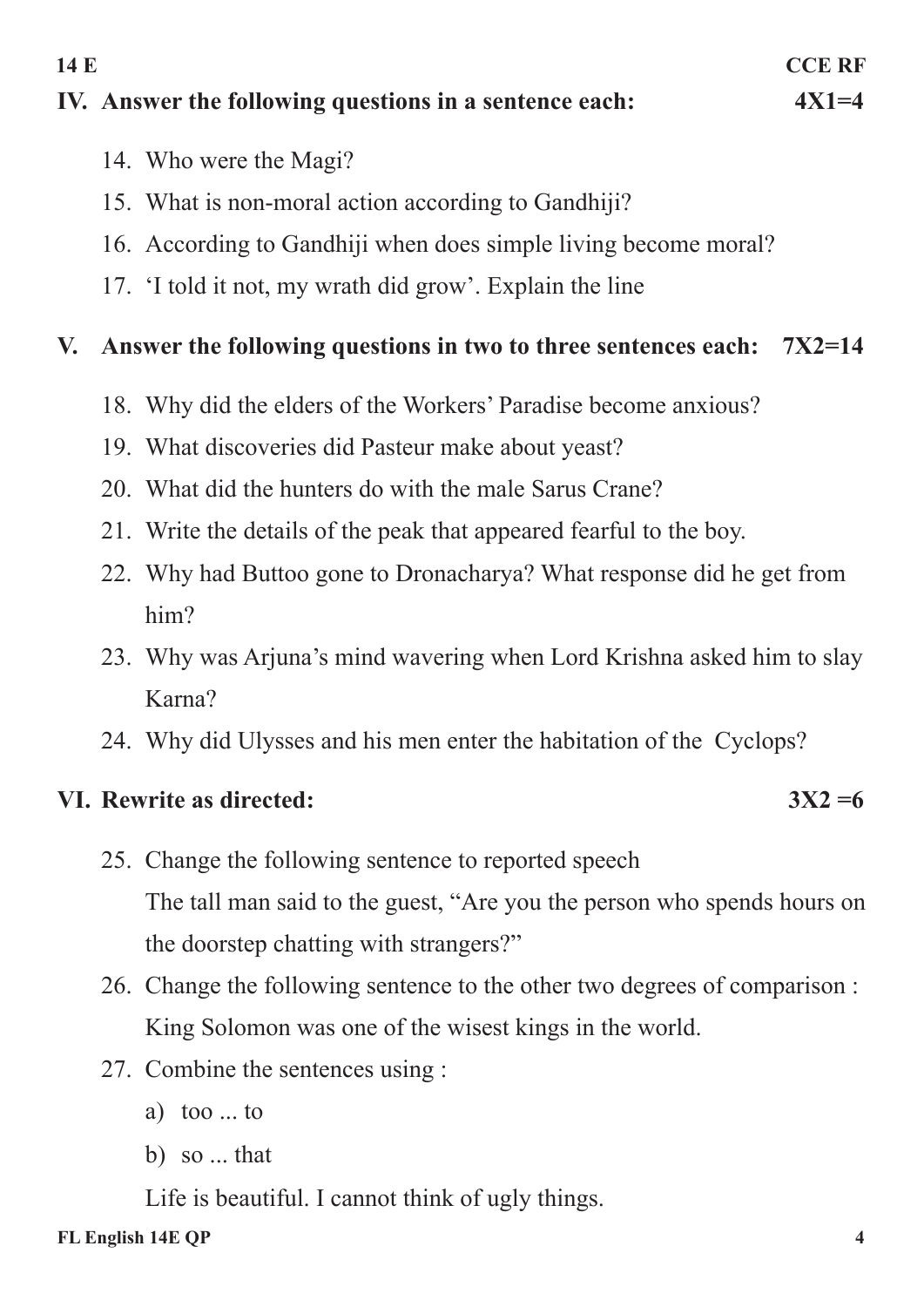### **VII. Answer the following questions in five to six sentences each: 6X3=18**

- **14 E CCE RF**
- -
	- 28. Describe how the girl examined the painted pitcher at home. What was the impact on her?
	- 29. How did Lochinvar finally win Ellen for himself?
	- 30. The narrator was haunted by a mysterious presence within him even many days after the stolen boat experience - Explain.
	- 31. Explain how John Masefield regrets for being ungrateful towards his mother?
	- 32. Describe how the writer introduces Karna to the Assembly?
	- 33. How did Pasteur prove that the pure air is different from stale air Explain.

#### OR

The narrator tried his best to impress that he was normal sighted during his encounter with the girl. Illustrate.

#### **VIII. Explain with reference to the context: 5X3=15**

- 34. "Give me your watch, I want to see how it looks on it.''
- 35. "She was usually called Anne sometimes Tender one.''
- 36. "If I stop walking, I shall freeze.''
- 37. And here I learn all by myself.
- 38. She cannot see the life she gave.

#### **IX. Quote from memory: 1X4=4**

39. The rich ............................. ........................................... ........................................... ........................................... of gold.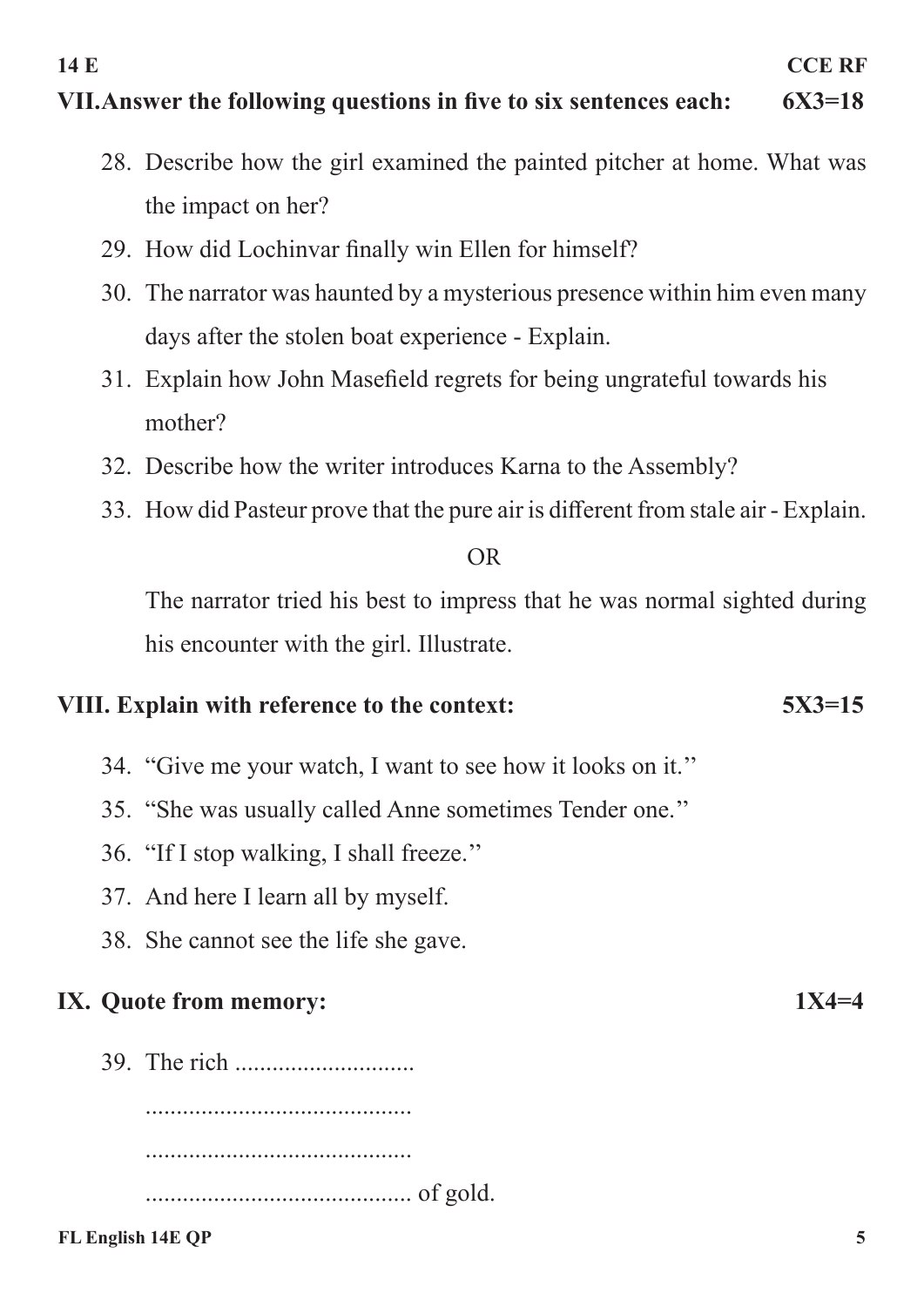OR

And it ................................ ........................................... ........................................... ........................................... mine.

### **X. Answer the following question in seven to eight sentences each: 3X4=12**

- 40. List the values which the poet-father wants the teacher to teach his son. (any eight)
- 41. What does C.V. Raman say about rain-fed tanks?

OR

How did Pasteur develop the idea of immunity?

42. What does Anne describe in her diary about her life in 'Annexe' ?

#### OR

What does Gandhiji say about a mechanical act and an intentional act? Explain with an example.

# **XI. Read the following passage carefully and answer the questions given below: 1X4=4 (2X2)**

43. In a country like India, where majority of the people are ignorant and illiterate the student community has a special duty to perform. They are the hope of the nation and torch bearers of tomorrow. Therefore their primary duty is not only to study properly, but to qualify themselves well for the sake of tomorrow. If they lock themselves up within the four walls of their rooms and go on grinding unmindful of what takes place outside then campus corridors, they will be failing in their duty. Again if they leave their books behind, lock their rooms up come into the open and become active participants in every activity that is in progress, then